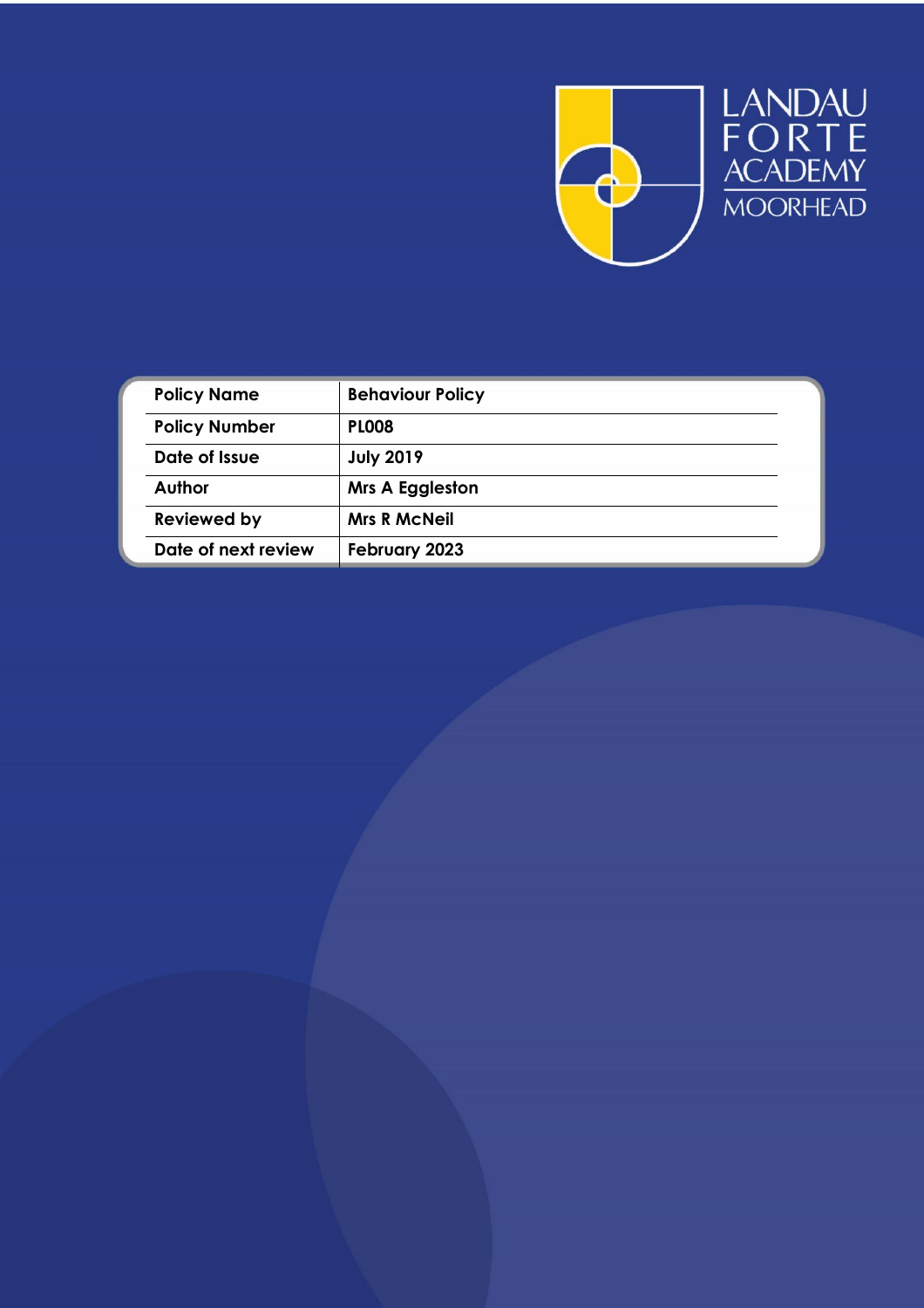| <b>Review date</b> | By whom             | <b>Summary of changes made</b>                                       | <b>Date</b><br>implemented |
|--------------------|---------------------|----------------------------------------------------------------------|----------------------------|
| February<br>2022   | <b>Mrs R McNeil</b> | Updated policy to include support<br>rooms and rewards and sanctions | <b>March 2022</b>          |
|                    |                     |                                                                      |                            |
|                    |                     |                                                                      |                            |
|                    |                     |                                                                      |                            |
|                    |                     |                                                                      |                            |
|                    |                     |                                                                      |                            |
|                    |                     |                                                                      |                            |
|                    |                     |                                                                      |                            |
|                    |                     |                                                                      |                            |

Policy Number: POL008

Version: 2.0 **Subject to Academy Committee Approval**

Date of Issue: July 2019

2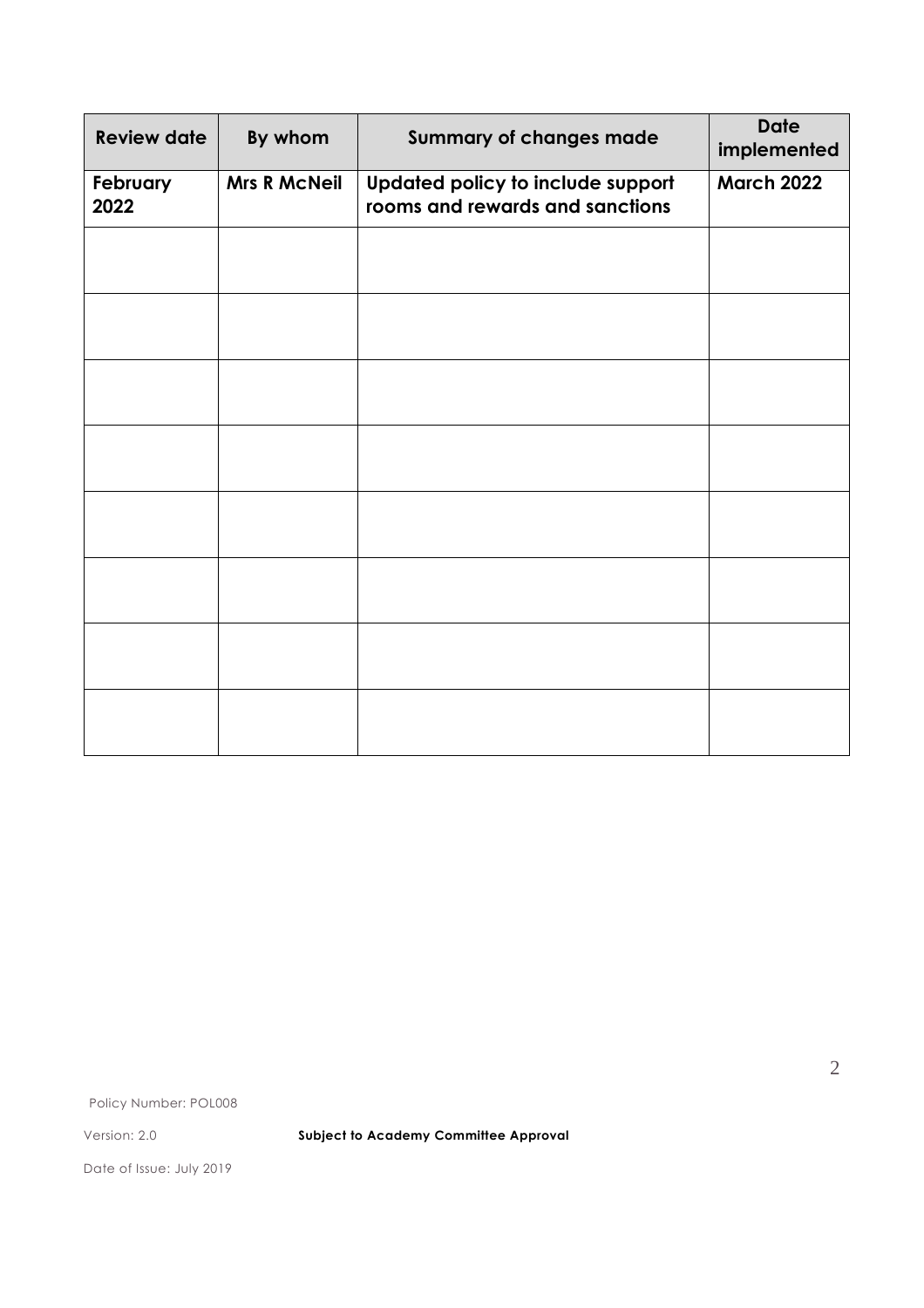## **Introduction**

Landau Forte Academy Moorhead Primary School is committed to providing an environment where all people can feel safe, **happy**, accepted and integrated. It is important that an orderly framework should exist within which high quality, effective teaching and learning can take place.

Using a consistent, positive approach to behaviour management, and building positive relationships through positive interactions (*as outlined in the EMR³ method in the EEF Guidance Report for Improving Behaviour in Schools)*, children develop strategies to support their emotional regulation, behaviour and self-control. This ensures they are developing positive attitudes and commitment to their education. At LFADM we use the EMR<sup>3</sup> method, which focuses on Establishing, Maintaining and Restoring relationships ensuring children feel valued and are given opportunities to reflect on and improve behaviour choices.

Our emphasis will be on recognising and celebrating effort and success individually and collectively in classes, phases and House Teams, so that all pupils feel valued. We will teach pupils to take responsibility for their own actions and to accept the consequences of their choices. We will adopt a zero-tolerance approach to bullying and any such incidents will be dealt with promptly and firmly.

Our school holds an important position in the wider community, educating the young citizens of tomorrow in a way that will ensure they take a positive and proactive role within their community in the future.

#### **Legislation and guidance**

This policy is based on the following guidance from the Department for Education (DfE):

[Behaviour and discipline in schools](https://www.gov.uk/government/publications/behaviour-and-discipline-in-schools) [Searching, screening and confiscation at school](https://www.gov.uk/government/publications/searching-screening-and-confiscation) [The Equality Act 2010](https://www.gov.uk/government/publications/equality-act-2010-advice-for-schools) [Use of reasonable force in schools](https://www.gov.uk/government/publications/use-of-reasonable-force-in-schools) [Supporting pupils with medical conditions at school](https://www.gov.uk/government/publications/supporting-pupils-at-school-with-medical-conditions--3) It is also based on the [Special educational needs and disability \(SEND\) code of practice.](https://www.gov.uk/government/publications/send-code-of-practice-0-to-25)

Policy Number: POL008

Version: 2.0 **Subject to Academy Committee Approval**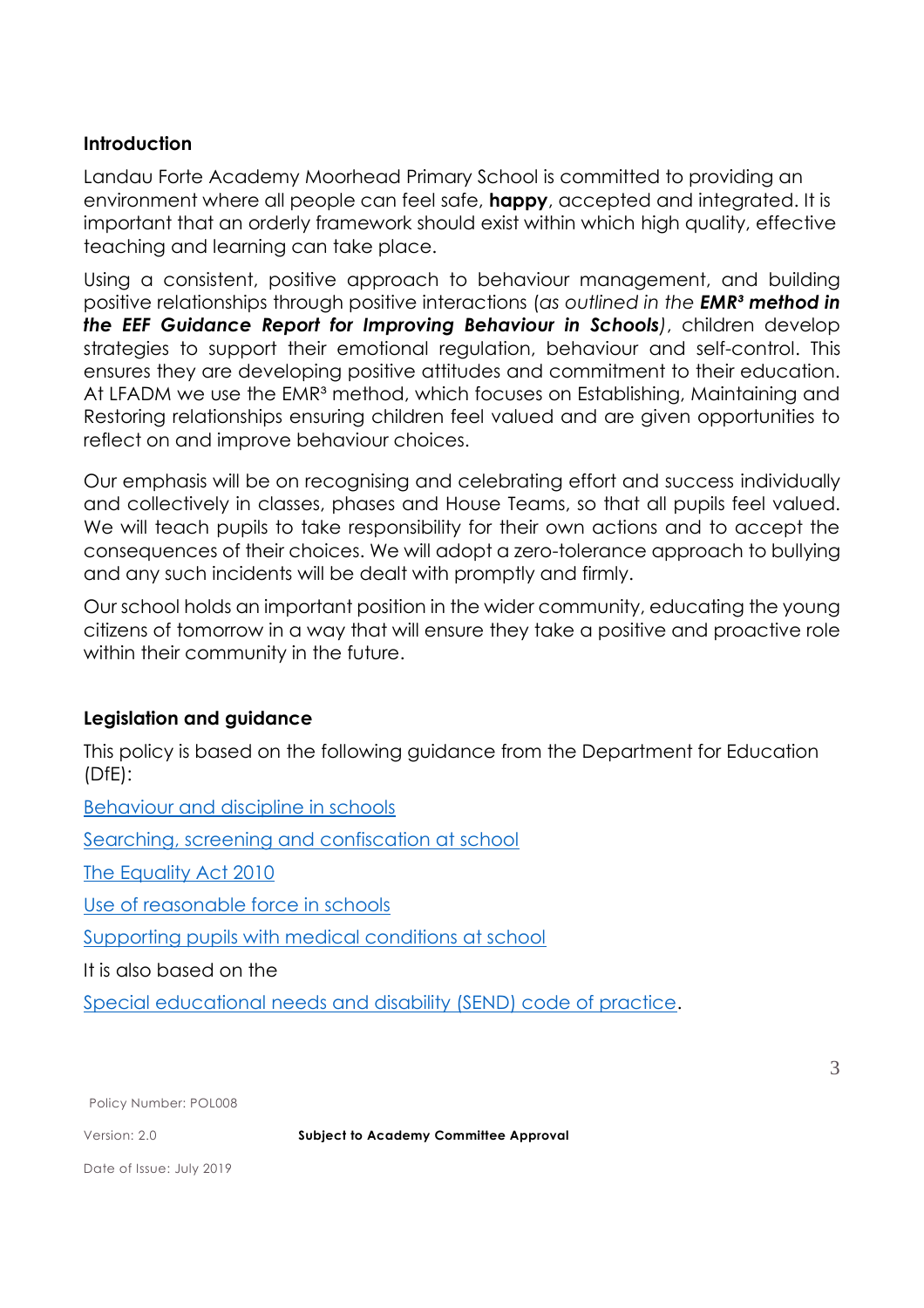# **Aims**

- To encourage good behaviour and respect for others within our school and wider community.
- To promote self-discipline and proper regard for authority among all pupils
- To state what is expected of our pupils
- To state what is expected from our parents and carers
- To provide guidance on possible rewards and sanctions
- To ensure that all staff are seen to be fair and consistent

# **Who is consulted?**

The school Senior Leadership Team works with the Junior Leadership Team to agree what constitutes good behaviour and to develop this policy, in consultation with parents, pupils and staff. All pupils are consulted at the beginning of each academic year on the rules, rewards and sanctions.

## **Relationship to other policies**

This Policy is linked to the following policies:

- **Child Protection and Safeguarding**
- **Anti-bullying**
- **Exclusions**
- **Equality**
- **Home-School Agreement**

## **Roles and Responsibilities**

All adults are responsible for promoting good behaviour and managing behaviour around the school.

## **The Principal**

The Principal is responsible for reviewing and approving this behaviour policy and implementing it in the school. The Principal will ensure that the school environment encourages positive behaviour and that staff deal effectively with poor behaviour and will monitor how staff implement this policy to ensure rewards and sanctions are applied consistently.

# **Staff**

Staff are responsible for:

- Implementing the behaviour policy consistently
- Modelling positive behaviour

Policy Number: POL008

Version: 2.0 **Subject to Academy Committee Approval**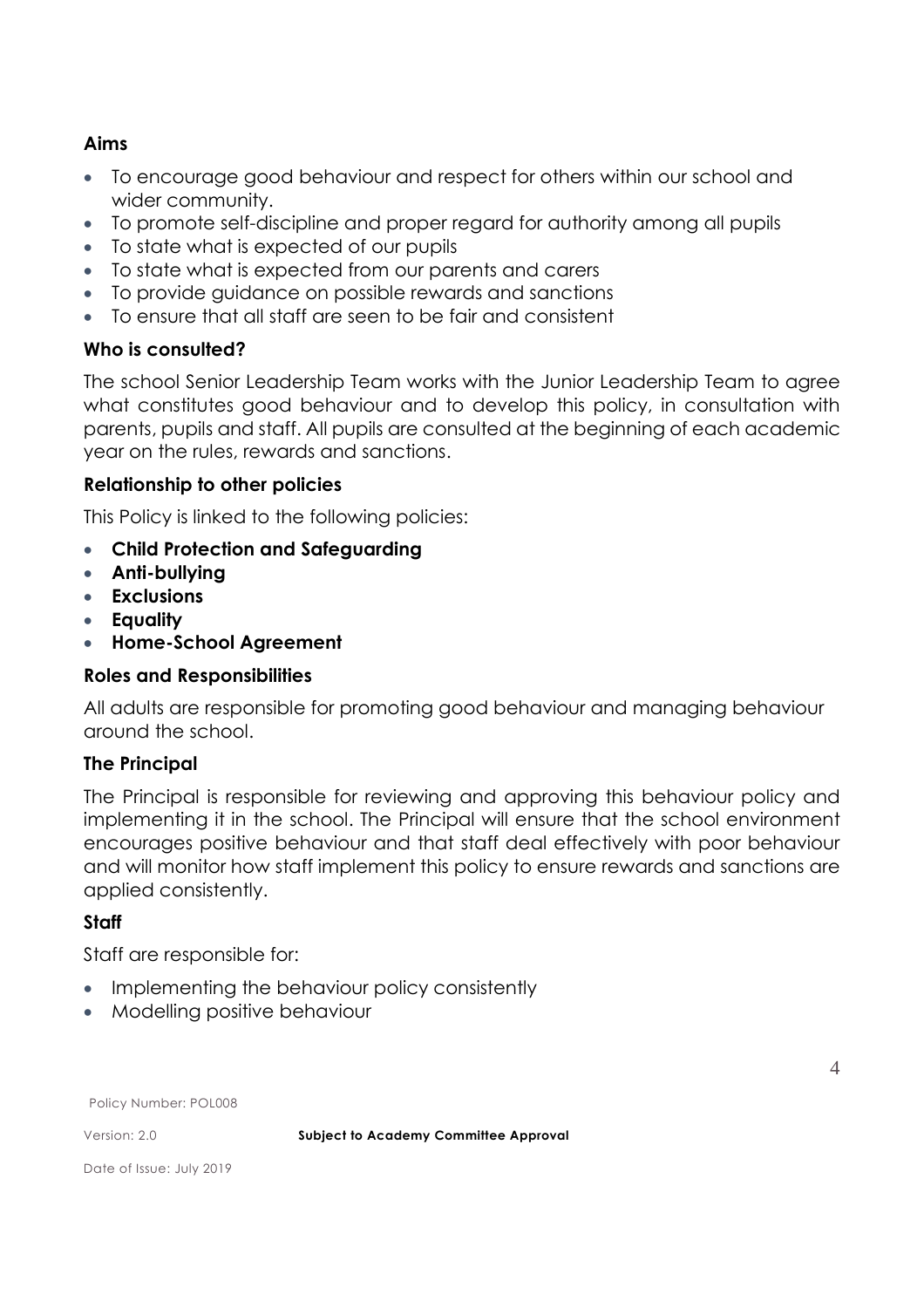- Providing a personalised approach to the specific behavioural needs of particular pupils
- Recording behaviour incidents
- SLT (senior leadership team) will support staff in responding to behaviour incidents.

At Landau Forte Academy Moorhead Primary School, we expect to see from all of our staff, governors and visitors, the following adult behaviours:

- Calmness,
- Humour,
- Empathy,
- Consistency,
- Reflective practice,
- Recognise and praise good conduct publicly,
- De-escalation.

## **We expect children to:**

- Be respectful and kind
- Show resilience and bravery
- Be ambitious and curious
- Be proud of themselves and our school

## **We expect parents to:**

- Work collaboratively
- Support the actions of the school
- Have open dialogue with school
- Promote the positive attitudes of the school
- Provide a good example of behaviour
- Treat all staff with respect

# **We expect all STAFF to:**

- 1) Meet and greet children
- 2) Use personal, sincere praise all day
- 3) Use more positives to negative comments
- 4) Use Class Dojo to acknowledge and reward children making the right choices,

posting regular good news onto Class Dojo story to inform parents and carers.

Policy Number: POL008

Version: 2.0 **Subject to Academy Committee Approval**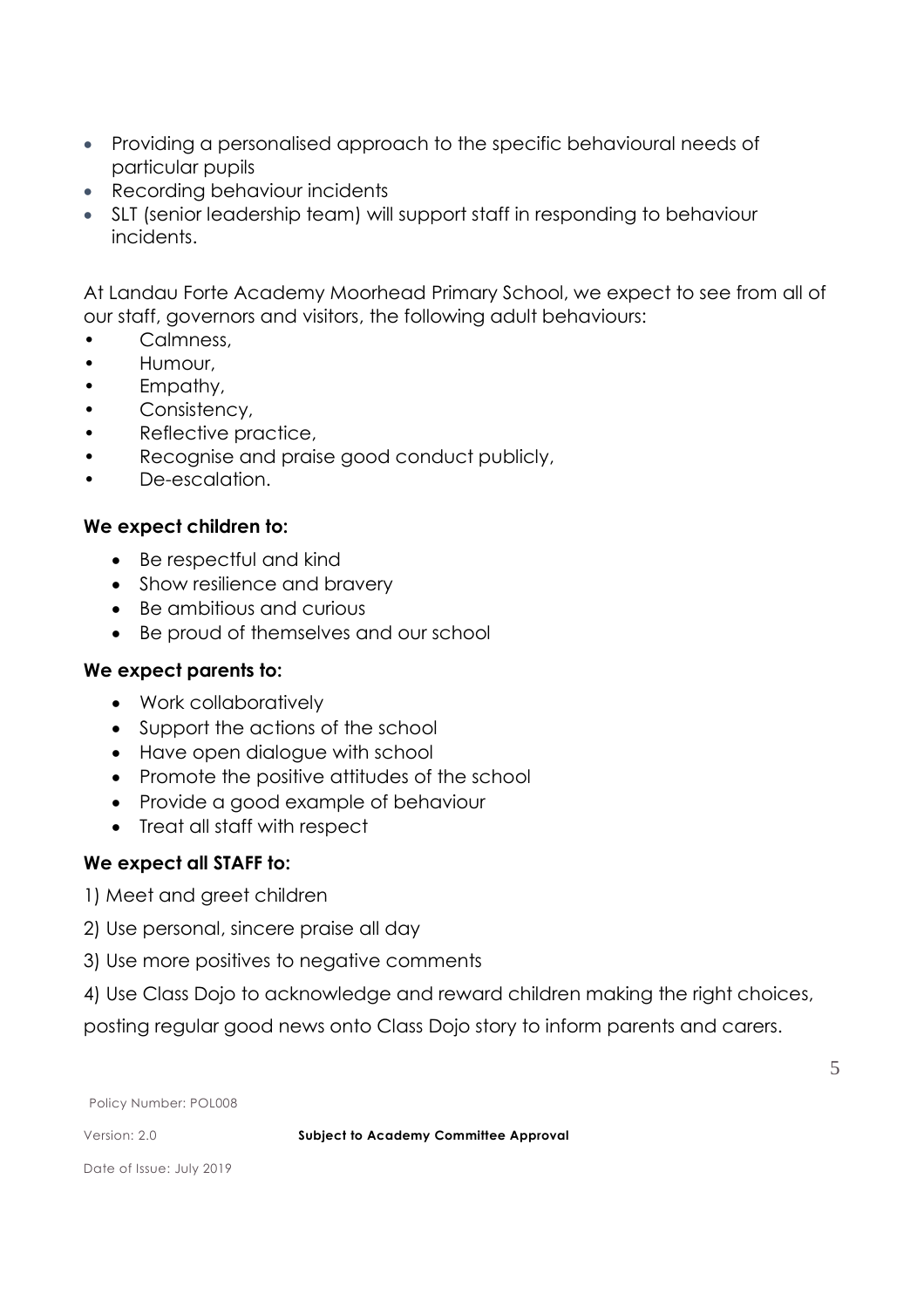5) Contribute to Class Learning Journey Books to celebrate and evidence achievements and events through the school year.

6) Reinforce we are a no shouting school

# **We expect Senior Leaders to:**

1) Be visible at the beginning and end of the day, play times and lunch times

2) Carry out regular learning walks to support, coach and model expectations of aspirational teaching and learning to positively impact on behaviour.

Policy Number: POL008

Version: 2.0 **Subject to Academy Committee Approval**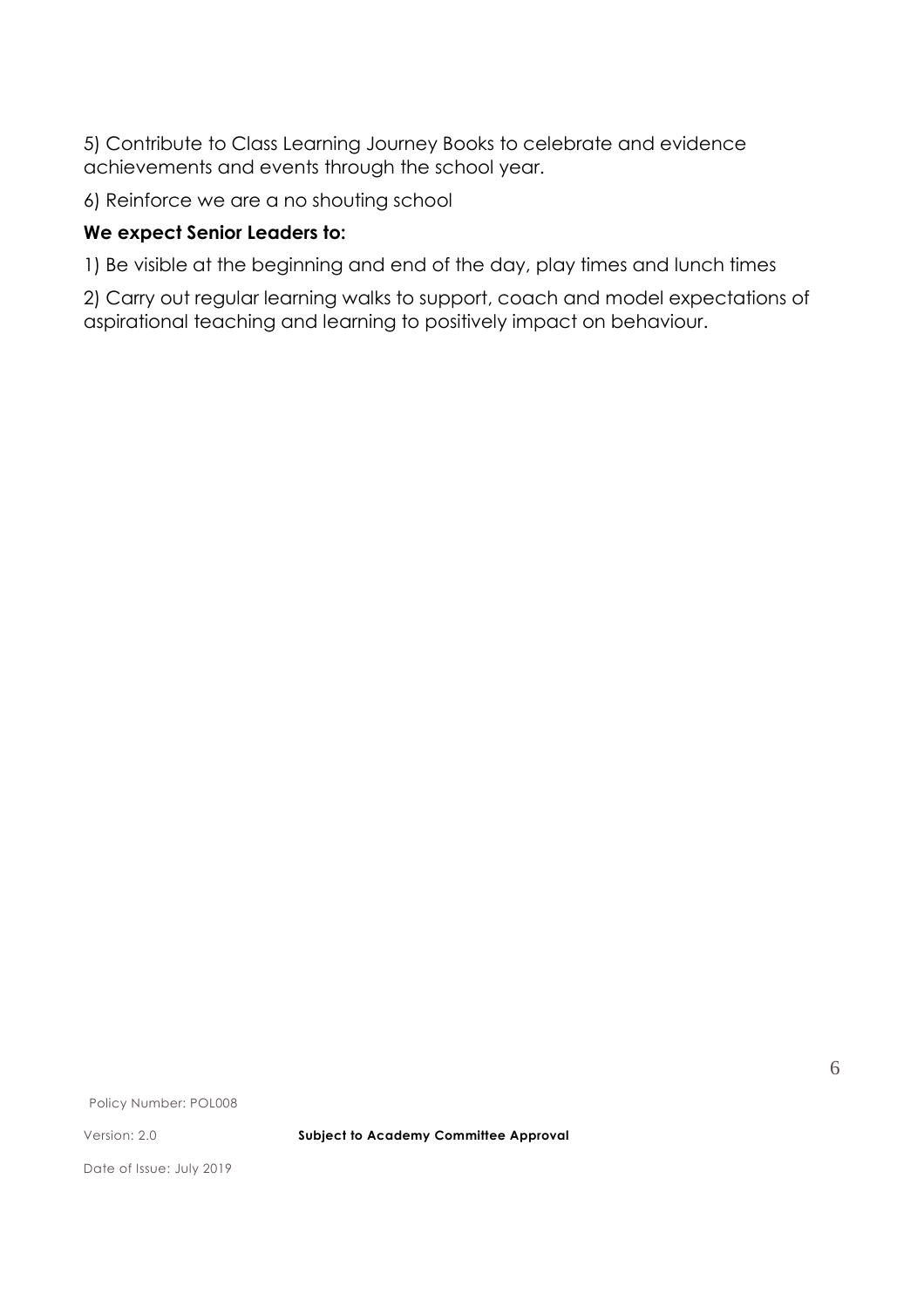# **Conduct**

Pupils are expected to be polite and show consideration towards each other, school staff and visitors.

Pupils are required to follow the school's Anti-bullying Policy.

Pupils, whether in or out of school, are expected to have:

- **Respect for others:** their feelings, opinions, cultures, limitations including any differences.
- **Respect for themselves**: pride in their own achievement and that of others in the school, high standards of behaviour and dress, and the desire to produce their best work at all times.
- **Respect for the environment**: their own, the school's and other people's property and the community in which we live.
- **Respect for the future**: the belief that we can all make a difference by our contribution to the local, national and global community.

## **School Rules**

## **Pupils are required to observe the following basic rules in the classroom:**

- Arrive on time, dressed in correct uniform and a smile.
- **Practice active listening to peers and adults.**
- Follow instructions promptly and accurately.
- Stay in the allocated seat or workspace unless given permission to move.
- Respond to the classroom code of how and when to ask and answer questions.

The school has a **Code of Conduct** which sets out in detail the expectations of conduct for staff and visitors to the school.

Every class has their own **Class Charter** on display.

#### **Behaviour management**

## **The EMR³ Method Evidence Based Research – EEF Improving Behaviour in Schools**

Whilst the **EMR<sup>3</sup>** Method involves focusing intentionally on the pupils who it is most difficult to connect with, who may be most in need of a consistent, positive

Policy Number: POL008

Version: 2.0 **Subject to Academy Committee Approval**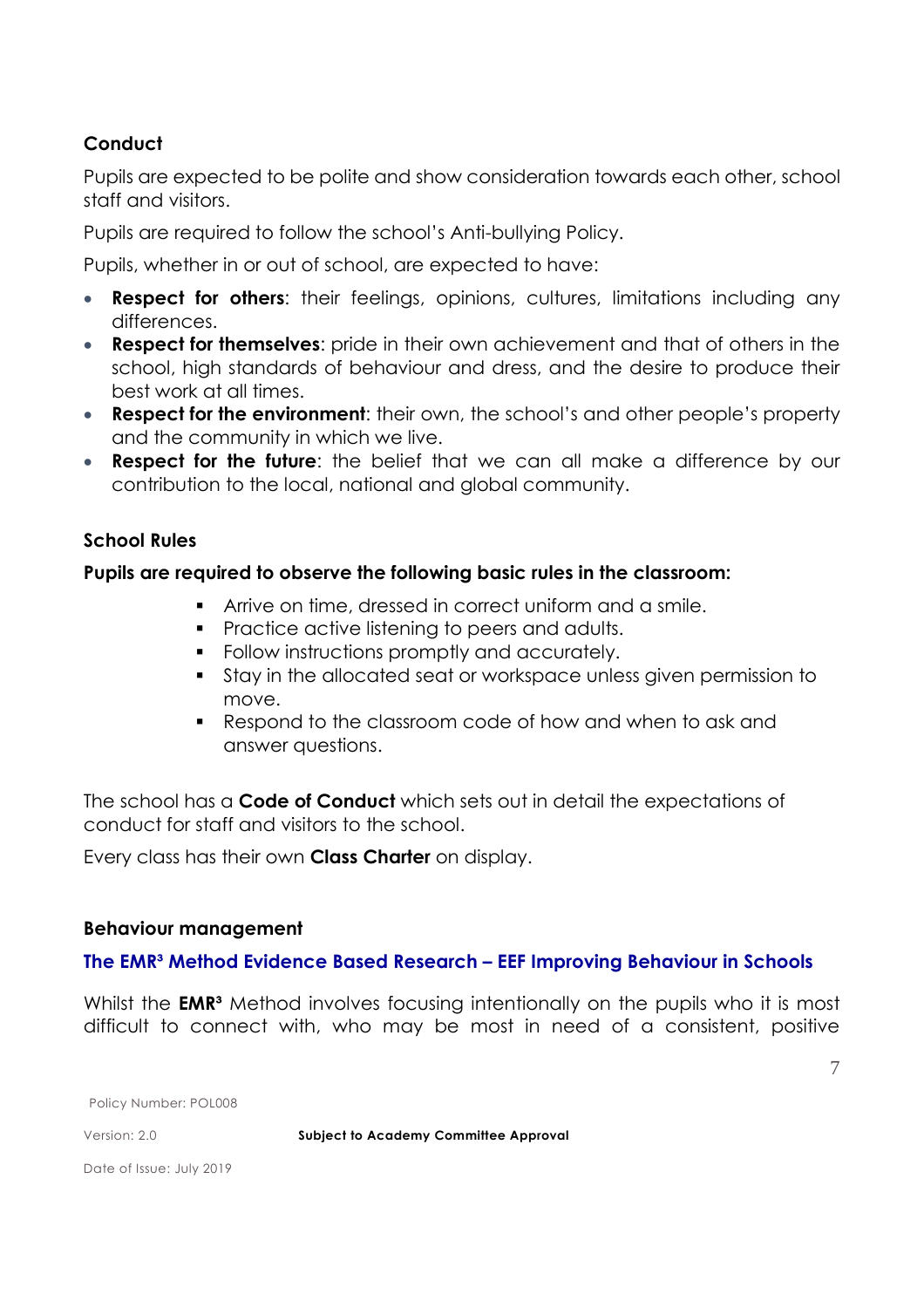relationship, it is used to support **all learners** at LFADM and is evident throughout the strategies used to promote exceptional behaviour and attitudes with all pupils. It is recommended that this technique should take no longer than 30 minutes per week and can be completed during periods the adult already spends with pupils, representing an efficient use of time.

**Establish –** Intentional practices to cultivate a positive relationship with each student (*i.e. building trust, connections and a shared understanding*)

**Maintain –** Proactive efforts to prevent relationship quality from diminishing over time *(i.e. ongoing positive interactions)*

**Restore (R<sup>3</sup>) –** Intentionally repairing harm to the relationship after a negative interaction *(i.e. reconnecting with student*)

|                         | <b>Establish</b>                                                                                                                                                                                                                                                 | <b>Maintain</b>                                                                                                                                                  | Restore (R <sup>3</sup> )                                                                                                                                                                                                                                             |
|-------------------------|------------------------------------------------------------------------------------------------------------------------------------------------------------------------------------------------------------------------------------------------------------------|------------------------------------------------------------------------------------------------------------------------------------------------------------------|-----------------------------------------------------------------------------------------------------------------------------------------------------------------------------------------------------------------------------------------------------------------------|
| Definition              | Intentional practices to cultivate<br>a positive relationship with each<br>student (i.e. build trust, connection &<br>understanding)                                                                                                                             | Proactive efforts to prevent<br>relationship quality from diminishing<br>over time (i.e. ongoing positive<br>interactions)                                       | Intentionally repairing harm to<br>the relationship after a negative<br>interaction (i.e. reconnecting with<br>student)                                                                                                                                               |
| Practical<br>strategies | Set aside window of time to spend<br>with student<br>Inquire about student's interests<br>Communicate positively:<br>Open ended questions<br>Affirmations<br>Reflexive listening<br>Validation<br>Reference student info<br>Deliver constructive feedback wisely | 5-to-1 ratio of positive to negative<br>interactions<br>Positive notes home<br>Greet students at the door<br>Relationship check-in<br>Random, special activities | $R^3$ = Reconnect, Repair, Restore<br>Take responsibility for negative<br>interaction<br>Deliver an empathy statement<br>Let go of the previous incident &<br>start fresh<br>Communicate your care for having<br>the student<br>Engaging in mutual problem<br>solving |

*Improving Behaviour in School: Guidance Report. Education Endowment Foundation*

Using **EMR³** consistently in school, we aim to provide a stimulating and supportive environment where high standards are set and every small achievement is celebrated. We endeavour to develop the self-esteem and confidence of all pupils, ensuring to the best of our ability that none of our pupils experience a sense of failure. **We recognise that the ethos of the school depends upon the quality of the relationships within it.** Adults endeavour to present good models of behaviour thus creating an atmosphere of mutual respect. We believe the EMR<sup>3</sup> method secures the bedrock for these positive relationships.

Policy Number: POL008

Version: 2.0 **Subject to Academy Committee Approval**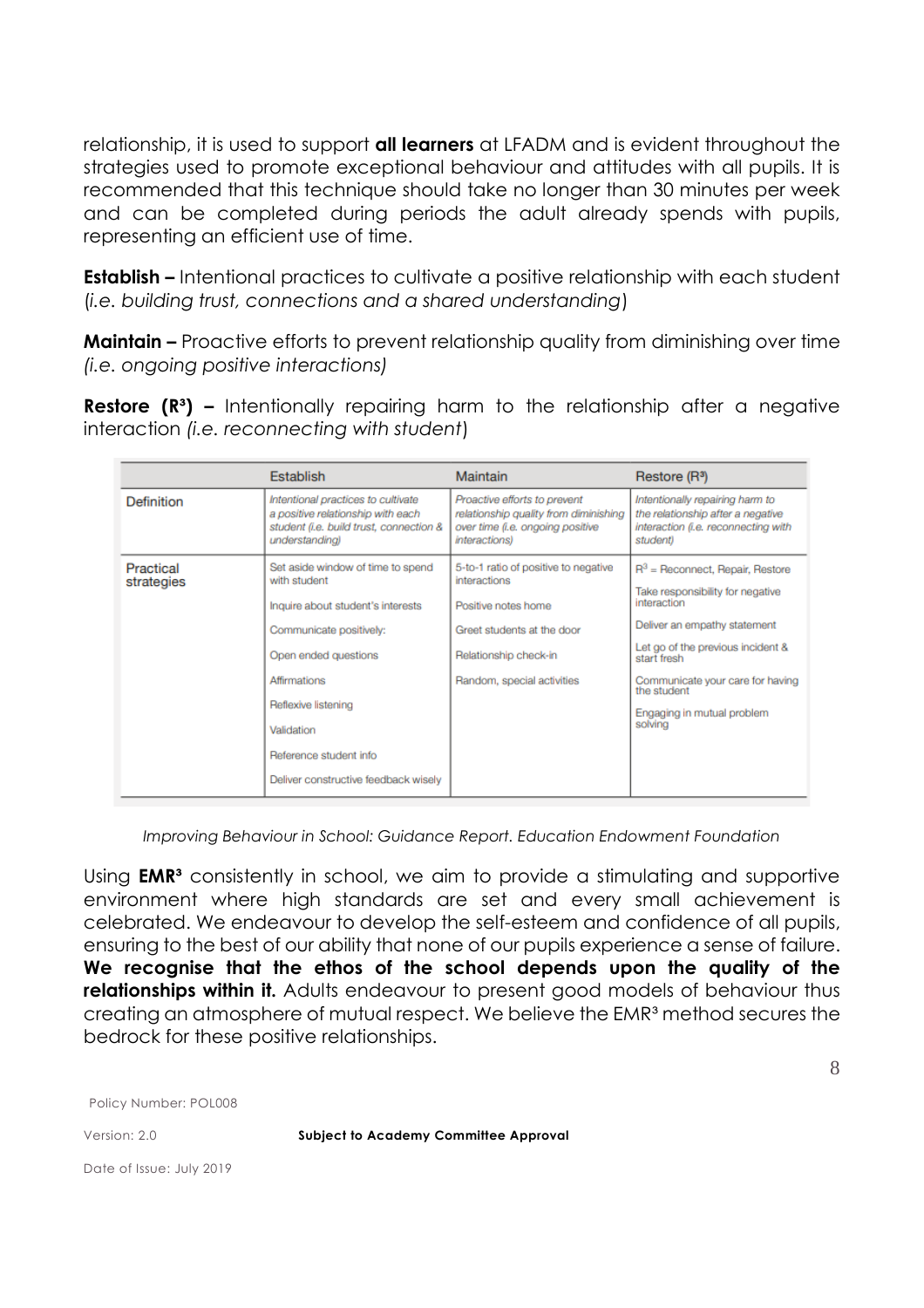## **Classroom management**

Teaching and support staff are responsible for setting the tone and context for positive behaviour within the classroom.

Staff will:

- Create and maintain a stimulating environment that encourages pupils to be engaged
- Follow the learning environment policy expectations to support behaviour for learning
- Promote and celebrate good behaviour in the classroom using class dojo and make regular posts on the class dojo story to inform parents and carers
- Create a calm space for reflection within the classroom and a home for the Class Worry Monster
- Display the pupil code of conduct or their own classroom charter
- Develop a positive relationship with pupils, to include:
	- $\checkmark$  verbal and non-verbal praise
	- $\checkmark$  Class Dojo points
	- $\checkmark$  positive conversations with parents at the beginning or end of the school day or on class dojo
	- $\checkmark$  Constellation Award certificates
	- $\checkmark$  Hot chocolate Friday with Forest Schools
	- $\checkmark$  Headteacher award nominations
	- $\checkmark$  Positive phone calls home
	- $\checkmark$  Postcards sent home
	- $\checkmark$  Raffle prizes
	- $\checkmark$  Restorative conversations
	- $\checkmark$  Recognition in the Class Book
	- $\checkmark$  Access to Gaming Room
	- $\checkmark$  Access to Sunflower Room
	- $\checkmark$  Access to Hygge Room
	- $\checkmark$  Access to Sensory Rooms
	- $\checkmark$  Access to Forest School

## **Some of the strategies we use to establish readiness for learning and maintain a positive climate are:**

- meeting and greeting
- openly showing we care *ie botheredness*

Policy Number: POL008

Version: 2.0 **Subject to Academy Committee Approval**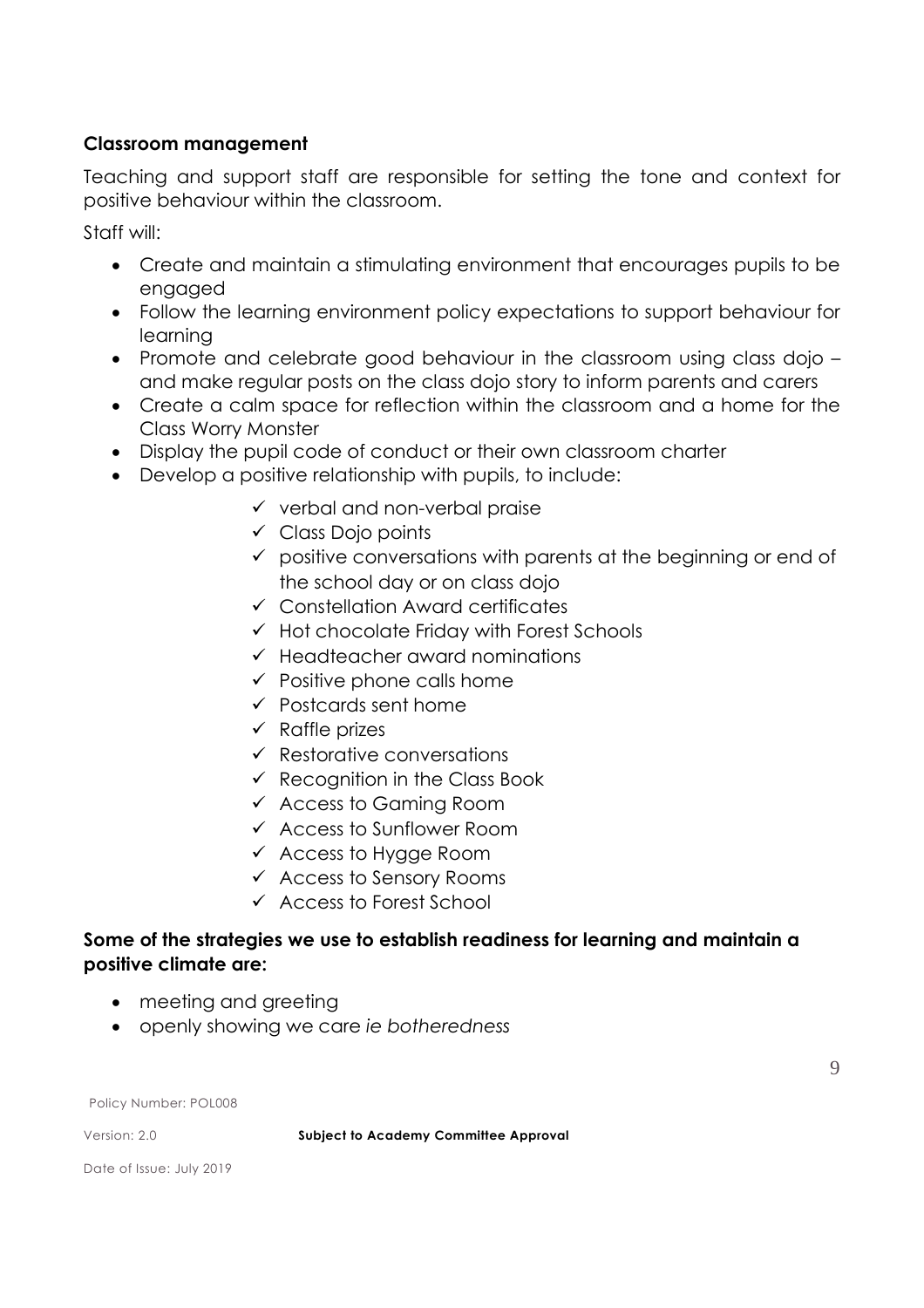- high staff visibility at playtimes/lunch time
- giving attention to positive behaviour, not negative
- being assertive
- ensuring access to materials and resources
- Visible class dojo recognition board in each classroom an in use

## **Pupil support**

The school recognises its legal duty under the **Equality Act 2010** to prevent pupils with a protected characteristic from being at a disadvantage. Consequently, our approach to challenging behaviour may be differentiated to cater to the needs of the pupil.

The school's SEND and Inclusion Leader will evaluate a pupil who exhibits challenging behaviour to determine whether they have any underlying needs that are not currently being met.

Where necessary, support and advice will also be sought from specialist teachers, an educational psychologist, medical practitioners and/or others, to identify or support specific needs.

When acute needs are identified in a pupil, we will liaise with external agencies and plan support programmes for that child. We will work with parents to create the plan and review it on a regular basis.

## **Pupil /Peer support systems**

We have the following pupil / peer support systems in school:

- Peer to Peer mentoring
- Pupil-led activities
- Junior Leadership Team JLT
- Buddy system Reading / Playground
- Career related learning job swap days
- Mini Police
- Mini Playleaders
- Y6 'employment' opportunities

#### **Searching pupils**

School staff can search pupils with their consent for any item.

The Principal and staff members authorised by the Principal, have a statutory power to search pupils or their possessions, without consent, where they have reasonable grounds for suspecting that the pupil may have a prohibited/dangerous item.

10

Policy Number: POL008

Version: 2.0 **Subject to Academy Committee Approval**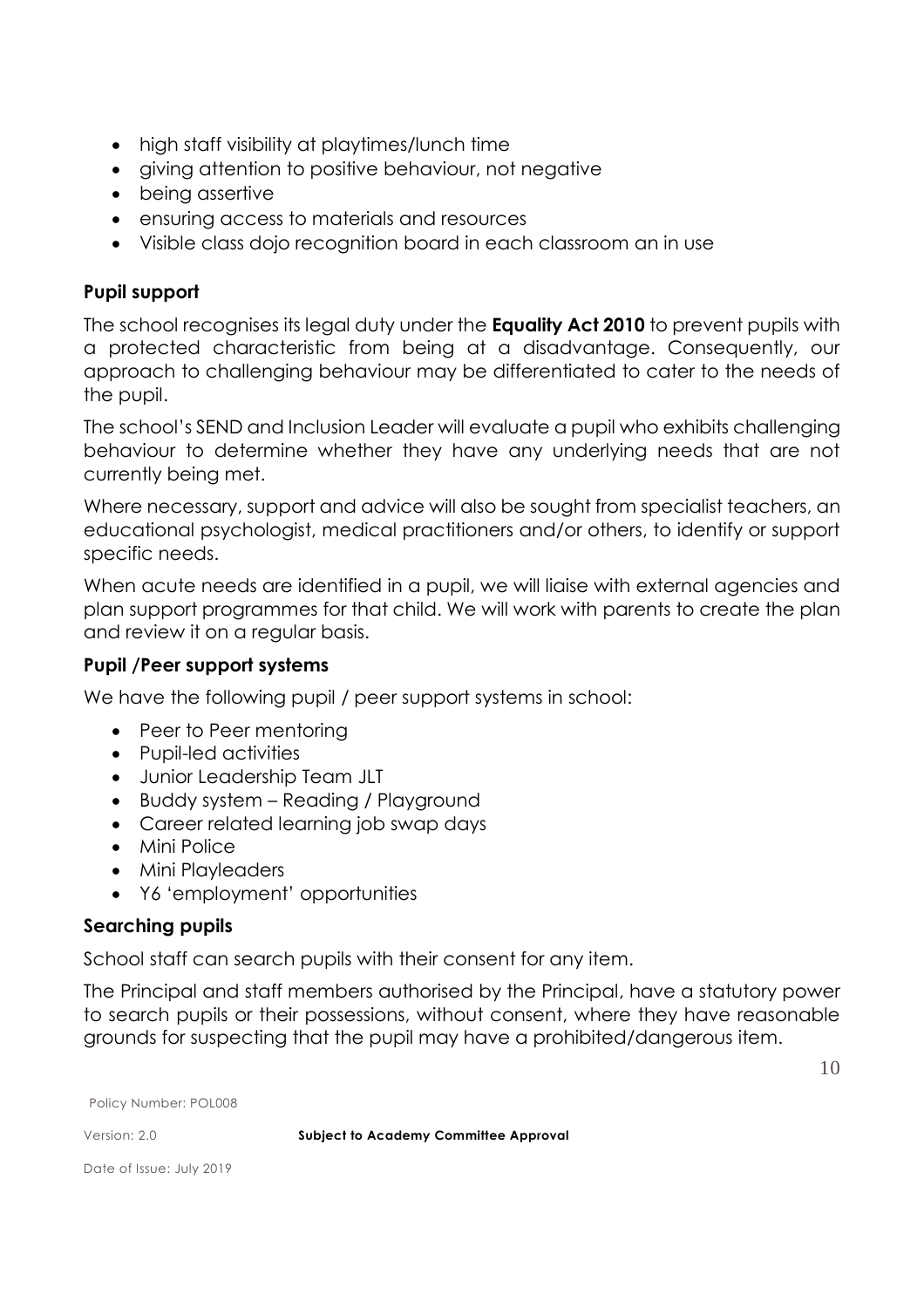Searches will be conducted in such a manner as to minimise embarrassment or distress. Staff may confiscate, retain or dispose of a pupil's property as a disciplinary penalty where it is reasonable to do so.

## **Phones and other electronic devices**

If an electronic device that is prohibited by the school rules has been seized, and the member of staff has reasonable grounds to suspect that it contains evidence in relation to an offence, the member of staff will give the device to the police as soon as possible.

Policy Number: POL008

Version: 2.0 **Subject to Academy Committee Approval**

Date of Issue: July 2019

11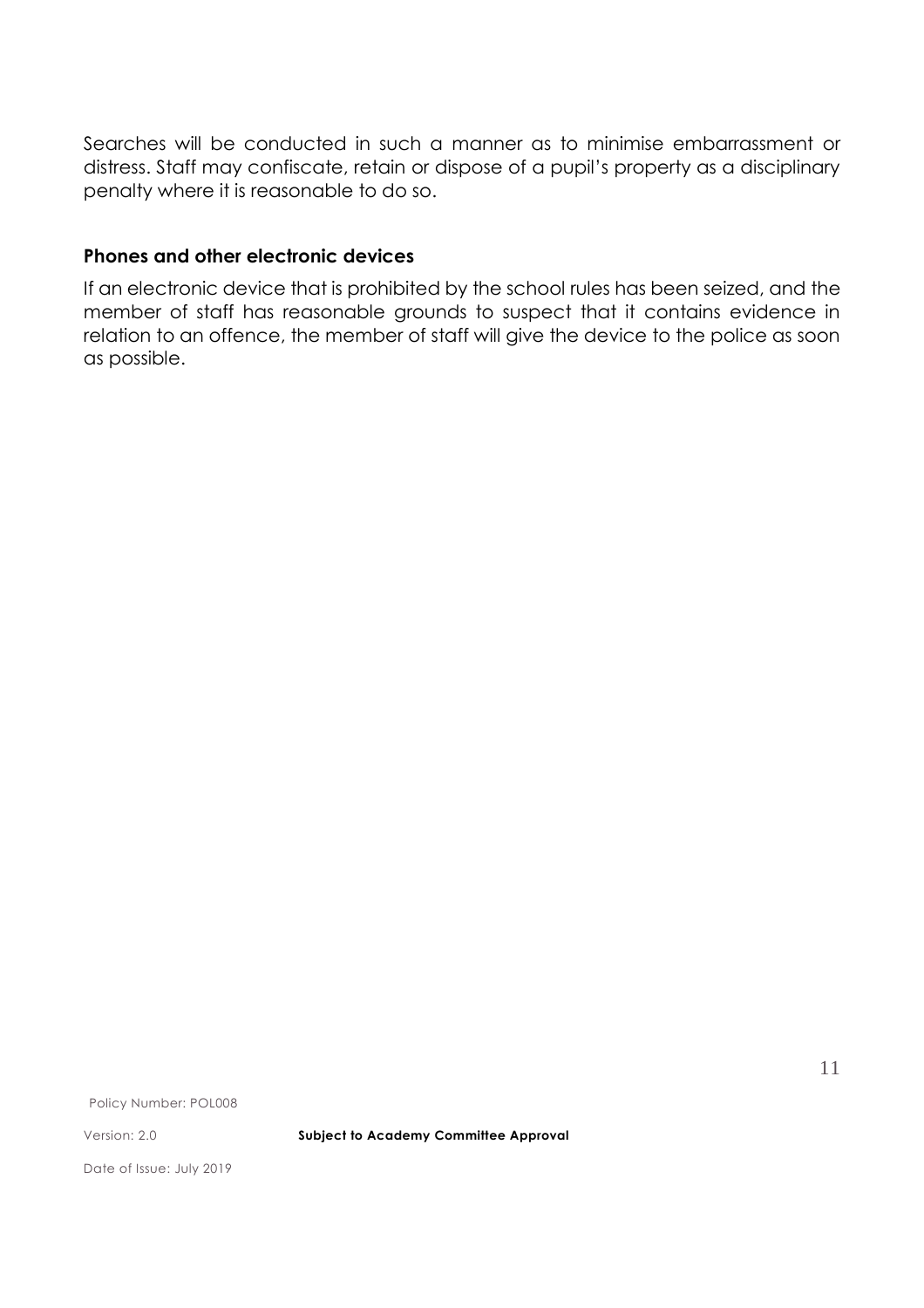## **Use of reasonable force**

In some circumstances, all staff may use reasonable force to restrain a pupil to prevent them:

- causing disorder
- hurting themselves or others
- damaging property

Incidents of physical restraint must always be used as a last resort and;

- be applied using the minimum amount of force and for the minimum amount of time possible
- be used in a way that maintains the safety and dignity of all concerned
- never be used as a form of punishment
- be recorded and reported to parents

The restraint record should include the following information:

- $\blacksquare$  the name(s) and the job title(s) of the member(s) of staff who used reasonable force
- $\blacksquare$  the name(s) of the child(ren) involved
- when and where the incident took place
- names of staff and child(ren) who witnessed the incident
- the reason that force was necessary and the degree of force used
- behaviour of the child(ren) which led up to the incident
- **quare any attempts to resolve the situation**
- **•** how it was applied and how long it was used for
- **the child's/children's response and the eventual outcome**
- details of any injuries suffered by either staff or child(ren)
- details of any damage to property
- details of any medical treatment required (an accident form will be completed where medical treatment is needed)
- details of follow-up including contact with the parents/carers of the child(ren) involved
- details of follow up involvement of other agencies, police, social services.

Child witnesses may also be asked to provide a verbal account if appropriate. A copy of this entry will be kept on the child's file and retained in line with the Retention of Records Policy.

## **Rewards and sanctions**

#### **Rewards**

12

Policy Number: POL008

Version: 2.0 **Subject to Academy Committee Approval**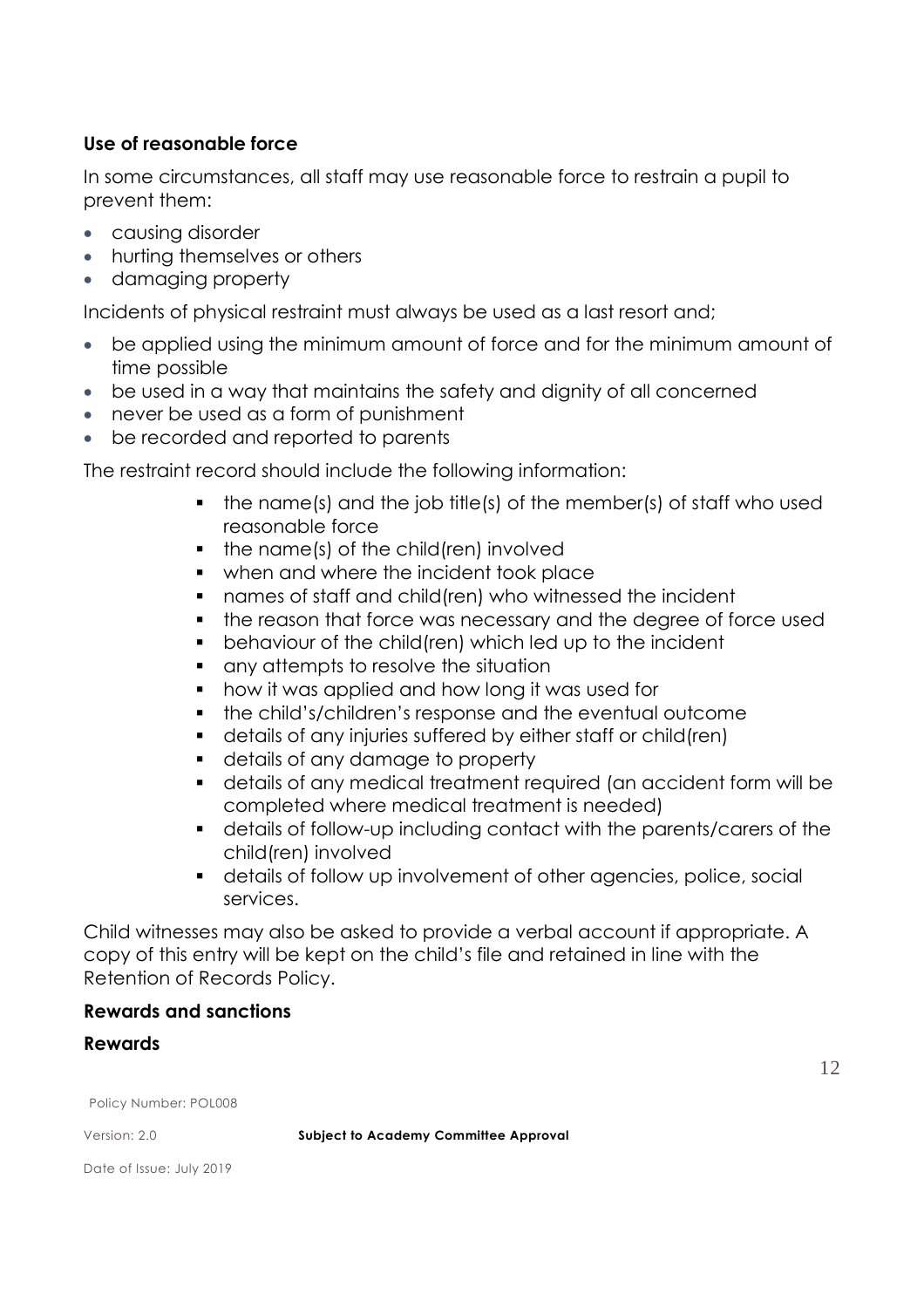We believe that rewards can be more effective than punishment in motivating pupils.

Positive behaviour management may be defined as the strategies the school employs to promote a well ordered, purposeful school community. These strategies underpin our Behaviour Policy.

It is school policy to recognise, acknowledge and reward individual achievements by pupils. The following are examples of areas considered to be worthy of individual recognition:

- displaying school values of ; *be brave, be curious, be kind* in or out of school
- consistently improved standards of work
- good or outstanding pieces of work
- effort in class or for home learning projects
- outstanding effort or achievement in extra-curricular activities
- service to the school, local community or charities

The foundation for the achievement of good behaviour will involve praise, rewards, and sound relationship between teachers and pupils. We may reward pupils in the following ways:

- verbal praise by staff
- approving signs/acknowledgments
- class dojo points
- sent to another teacher or Principal with work
- stickers and stamps
- personalised letters to parents
- phone calls home
- celebration award assemblies
- special privileges
- timetabled access to gaming, forest, hygge, sensory or enchanted learning rooms
- gold stars and house team points
- class dojo credits/merits/prizes
- constellation certificates
- Invitation to Headteacher's special afternoon tea event

#### **Sanctions**

Our school understands that the use of sanctions must be reasonable and proportionate to the circumstances of the case and that account must be taken of a range of individual pupil needs in determining the appropriate use of such

Policy Number: POL008

Version: 2.0 **Subject to Academy Committee Approval**

Date of Issue: July 2019

13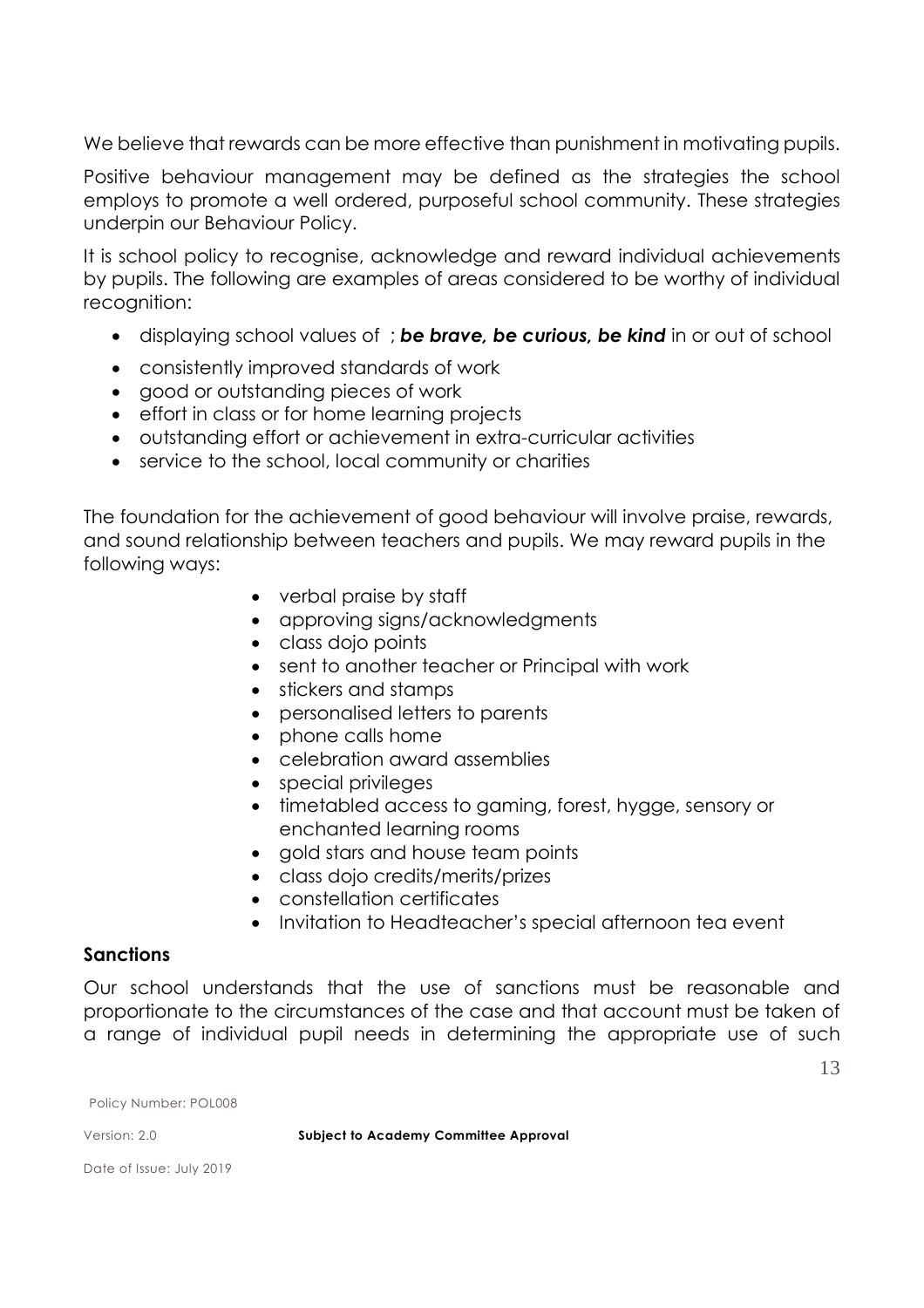sanctions, including the pupil's age, any special educational needs or disability and any religious requirements affecting the pupil.

We understand that it is important for sanctions to be used consistently and for teachers and other staff to make it very clear to the recipient why a sanction is being applied.

The school has a range of disciplinary sanctions that may be implemented as appropriate. Sanctions include:

- withdrawal of privileges and/or responsibilities
- coloured chance cards
- **•** lunchtime detentions
- repetition of work
- referral to senior staff
- warning phone call to parents
- behaviour contract report card
- in school exclusion
- fixed-term exclusion
- permanent exclusion.

Where behavioural issues give cause to suggest that a child is suffering or is likely to suffer significant harm, the school's child protection procedures will be followed.

We will not remove the pupil's morning break time for any sanction, however this may be taken in an alternative space with good peer role models.

# **Chance and Choice Cards**

**1 –** A **blue chance card** is placed in front of a child to indicate to them that their behaviour is unacceptable (with NO teacher interaction) The child is given 3 minutes take up time to rectify the behaviour The card is removed once the behaviour is meeting expectations followed by praise and recognition

**2 –** Should the behaviour continue, the child is given a **purple choice card** as a second warning (with NO teacher interaction)

The child is given 3 minutes take up time to rectify their behaviour

The card is removed once the behaviour is meeting expectations followed by praise and recognition

**3 –** If behaviour continues call for session support (dial 5000)

14

Policy Number: POL008

Version: 2.0 **Subject to Academy Committee Approval**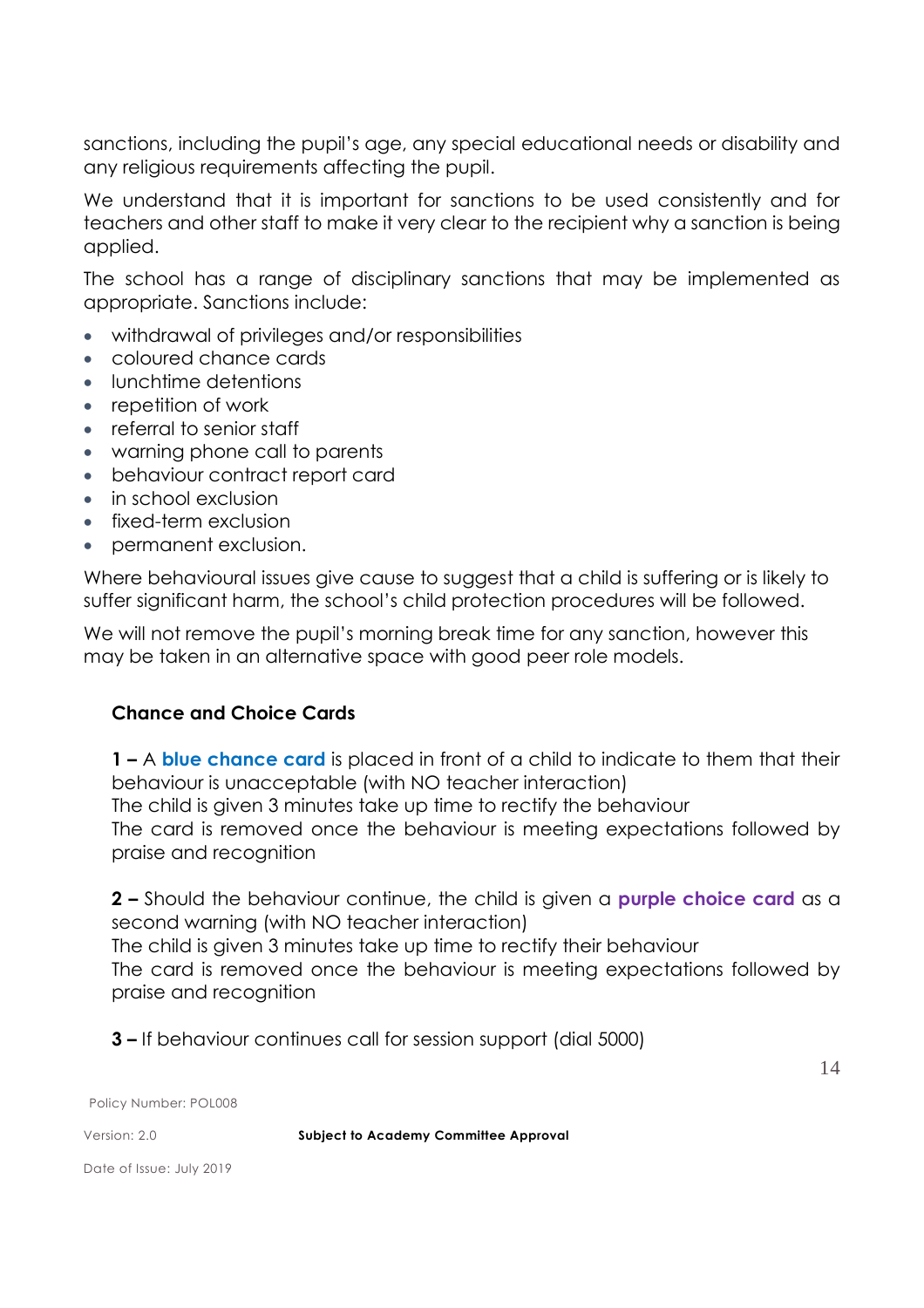**Session Support –** Member of SLT will support in classroom

**Behaviour Target Plan –** created by class teacher and Family Support Worker, pupil and parents to support and monitor behaviour, set targets and rewards according to child's interests to be reviewed weekly.

#### **Behaviour Contracts**

If the behaviour of a child does not improve a meeting with the child, parents/carers, and SEND Inclusion Leader will be called to initiate a Behaviour Contract (example template below).

During the meeting, staff, parents and carers and the child will discuss the reasons for the need for a behaviour contract and identify the behaviours that are needed to be more evident.

Support and provision will be identified within this meeting to provide clarity to all parties and ensure the child understands the expectations.

Collectively, two positively phrased, achievable targets are created for the child to work on with rewards and consequences for both school and home identified to ensure everyone is working together to support the child to improve their behaviour.

A success criteria will also be created collectively to ensure the child understands what they need to do in order to achieve their reward.

An example of a target may be; *to have positive interactions with staff members on 18/25 occasions.*

Policy Number: POL008

Version: 2.0 **Subject to Academy Committee Approval**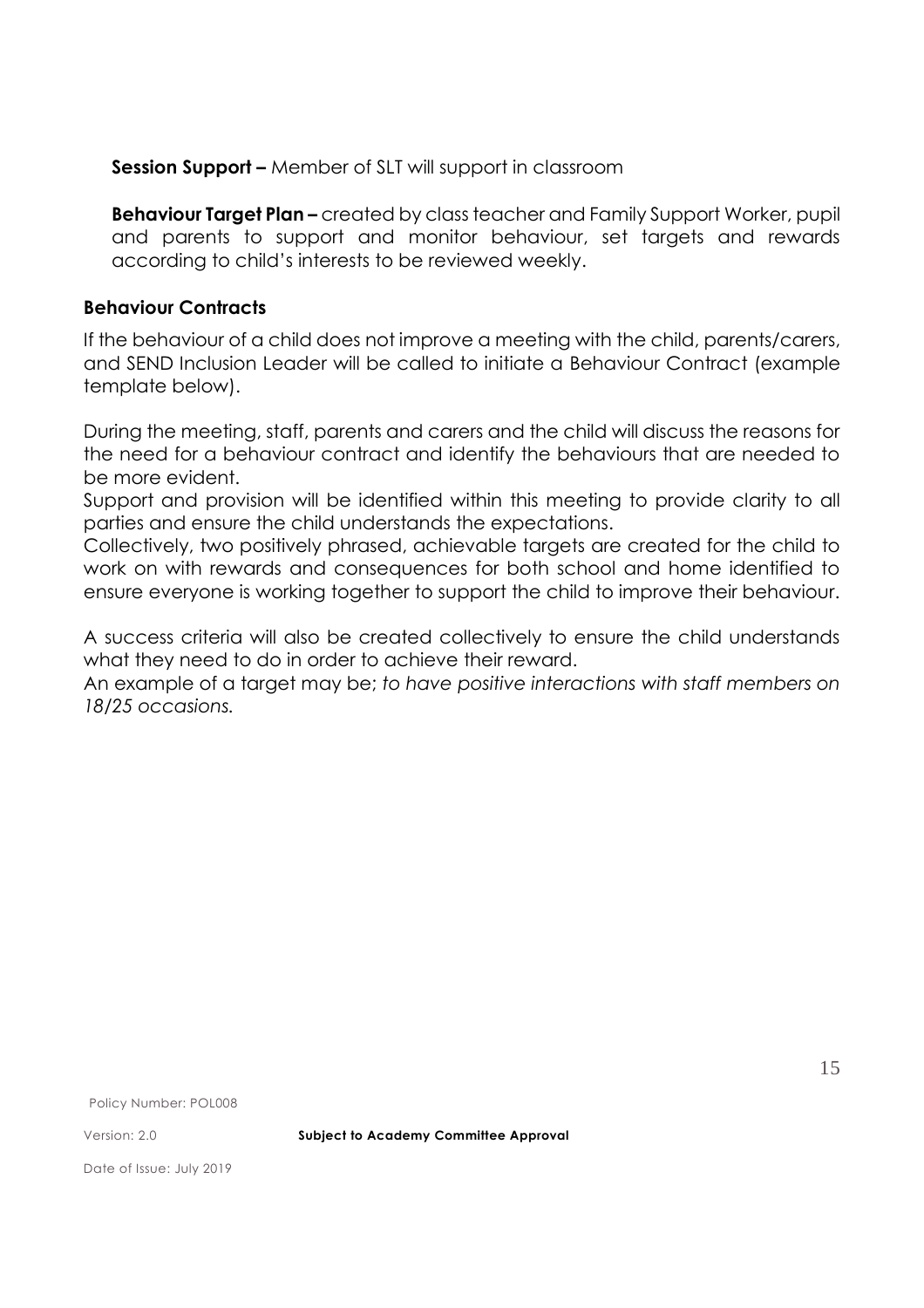# **Behaviour Target Plan**

| <b>Target 1</b>                                 |                |                                                |           |                 |           |
|-------------------------------------------------|----------------|------------------------------------------------|-----------|-----------------|-----------|
| <b>Target 2</b>                                 |                |                                                |           |                 |           |
| <b>Rewards for achieving targets</b><br>At home |                | Sanctions for not achieving targets<br>At home |           |                 |           |
| At school                                       |                |                                                | At school |                 |           |
|                                                 | <b>Morning</b> | <b>Break</b>                                   | Lunch     | End of<br>Lunch | Afternoon |
| Monday                                          |                |                                                |           |                 |           |
| <b>Tuesday</b>                                  |                |                                                |           |                 |           |
| Wednesday                                       |                |                                                |           |                 |           |
| <b>Thursday</b>                                 |                |                                                |           |                 |           |
| Friday                                          |                |                                                |           |                 |           |
| Target score =<br>/25                           |                |                                                |           |                 |           |

Policy Number: POL008

Version: 2.0 **Subject to Academy Committee Approval**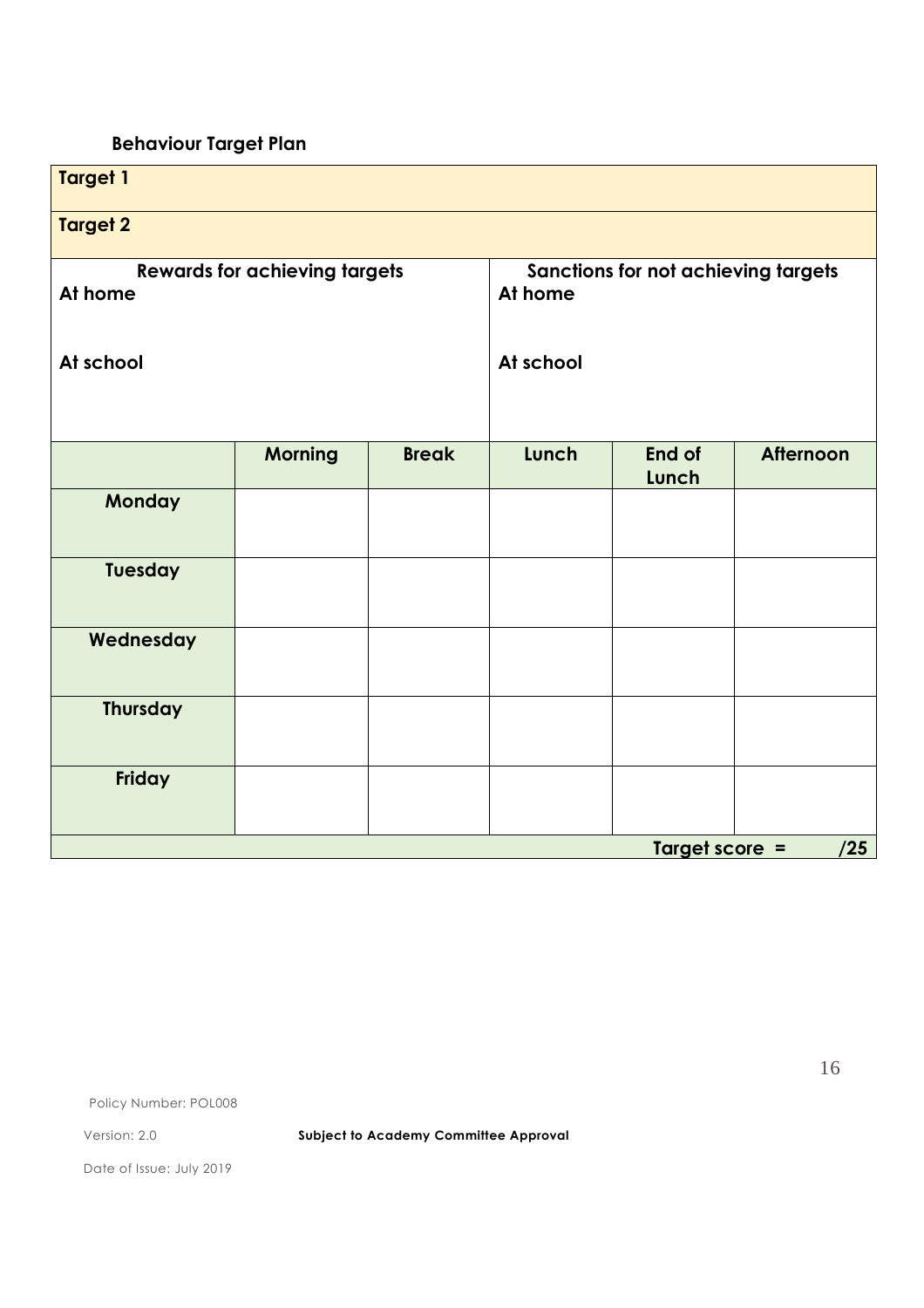# **Behaviour Contract meeting template:**

| <b>BRILLIANT BEHAVIOUR CONTRACT ; Name</b>                                                                                            |                                                                                 |  |
|---------------------------------------------------------------------------------------------------------------------------------------|---------------------------------------------------------------------------------|--|
| <b>Reasons for behaviour contract</b>                                                                                                 |                                                                                 |  |
|                                                                                                                                       | A series of bullet points explaining what behaviours are presented by the child |  |
|                                                                                                                                       | What does BRILLIANT behaviour look like?                                        |  |
| What behaviours would we like to see?                                                                                                 |                                                                                 |  |
|                                                                                                                                       | <b>Consequences for not being BRILLIANT</b>                                     |  |
| Paying time back with teacher - loss of lunchtime<br>Parent/carer to support in school<br>In school exclusion<br>Fixed term exclusion |                                                                                 |  |
|                                                                                                                                       | <b>Supportive Strategies</b>                                                    |  |
| <b>Provision</b>                                                                                                                      | <b>Key adults</b>                                                               |  |
| What are we doing differently to<br>$\bullet$<br>help the child show BRILLIANT<br>behaviour                                           | Which adults will help?                                                         |  |
|                                                                                                                                       | Signed                                                                          |  |

Policy Number: POL008

Version: 2.0 **Subject to Academy Committee Approval**

Date of Issue: July 2019

17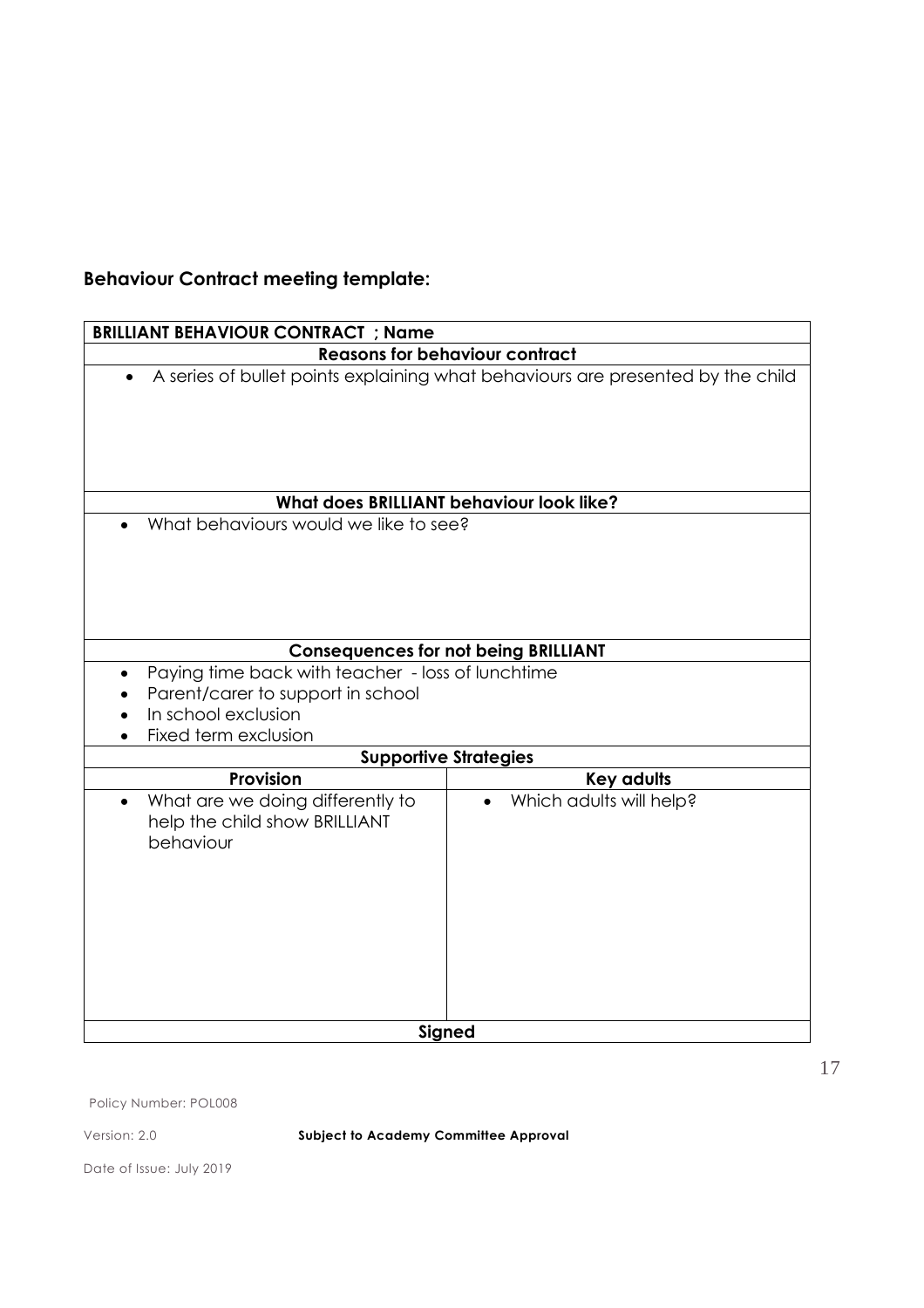|              | Child          |
|--------------|----------------|
|              | Parent/carer   |
|              | School         |
|              | <b>Reviews</b> |
| Date started |                |
|              |                |
|              |                |
| Review date  |                |
|              |                |
|              |                |

Behaviour Contracts and Target Plans are reviewed weekly at a time convenient for both parents/carers and members of staff involved.

These meetings review the targets set for the previous week and share successes and areas for development for the upcoming week.

Copies of all behaviour contracts should be kept by the class teacher, given to parents/carers and copies given to the SEND Inclusion leader to monitor.

After implementation of a behaviour contract, if there are **three successful reviews** in which targets are met the behaviour contract is stopped and the impact is shared with the Senior Leadership Team.

After implementation of a behaviour contract, if there are **two unsuccessful reviews** in which targets are not met and no improvement in behaviour choices is seen, the SEND Inclusion Leader and another member of SLT will join the weekly behaviour contract meeting to escalate the concerns further.

Should there be no improvement, the Principal will join the meeting to discuss the behaviour and next steps for the child.

# **Further consequences for poor behaviour choices**

Should it be deemed necessary, there are additional consequences for children displaying negative behaviour choices or extreme behaviours. These are only considered, after speaking to multiple stakeholders involved in the de-escalation process for behaviours, and are not decisions taken lightly by school leaders. These may include:

- Parents/carers being asked to support their child in school
- In school exclusion in a different class within our school
- Fixed term exclusion for a fixed period of time
- Permanent Exclusion from school

Policy Number: POL008

Version: 2.0 **Subject to Academy Committee Approval**

18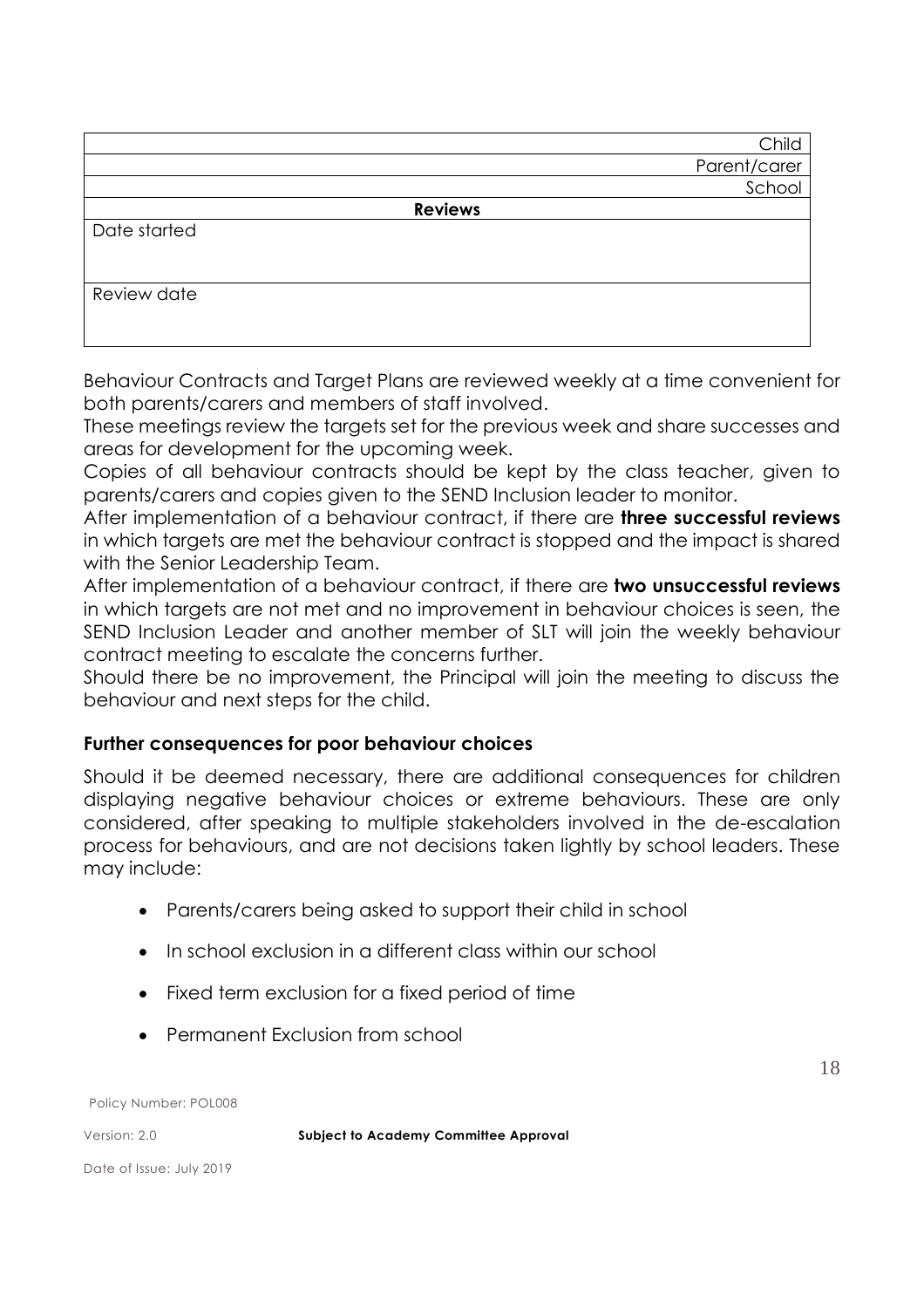If it is deemed necessary that a child receive an exclusion of any sort, it is paramount that it is decided what will be different for that child when they return to support their reintegration back into class or school. This will occur within class and phase teams for children having in school exclusions and as part of the reintegration meeting on the first day back for a child receiving a fixed term exclusion.

## **Supporting and de-escalating challenging behaviour**

Staff are trained to actively challenge and resolve incidents of undesirable behaviour as they arise, to ensure incidents are dealt with immediately. It is the professional duty for all staff to challenge all incidents of negative behaviour to create a culture where behaviour is everyone's responsibility. Classroom teaching staff are responsible for supporting the children's behaviour within their class as they know their children the best. Incidents of negative behaviour in classrooms are infrequent but when incidents do arise there is a clear flow chart to follow as shown here:

# **FLOW CHART FOR DE-ESCALATING CHALLENGING BEHAVIOURS/SITUATION**



**BEHAVIOUR INCIDENT** 

Policy Number: POL008

Version: 2.0 **Subject to Academy Committee Approval**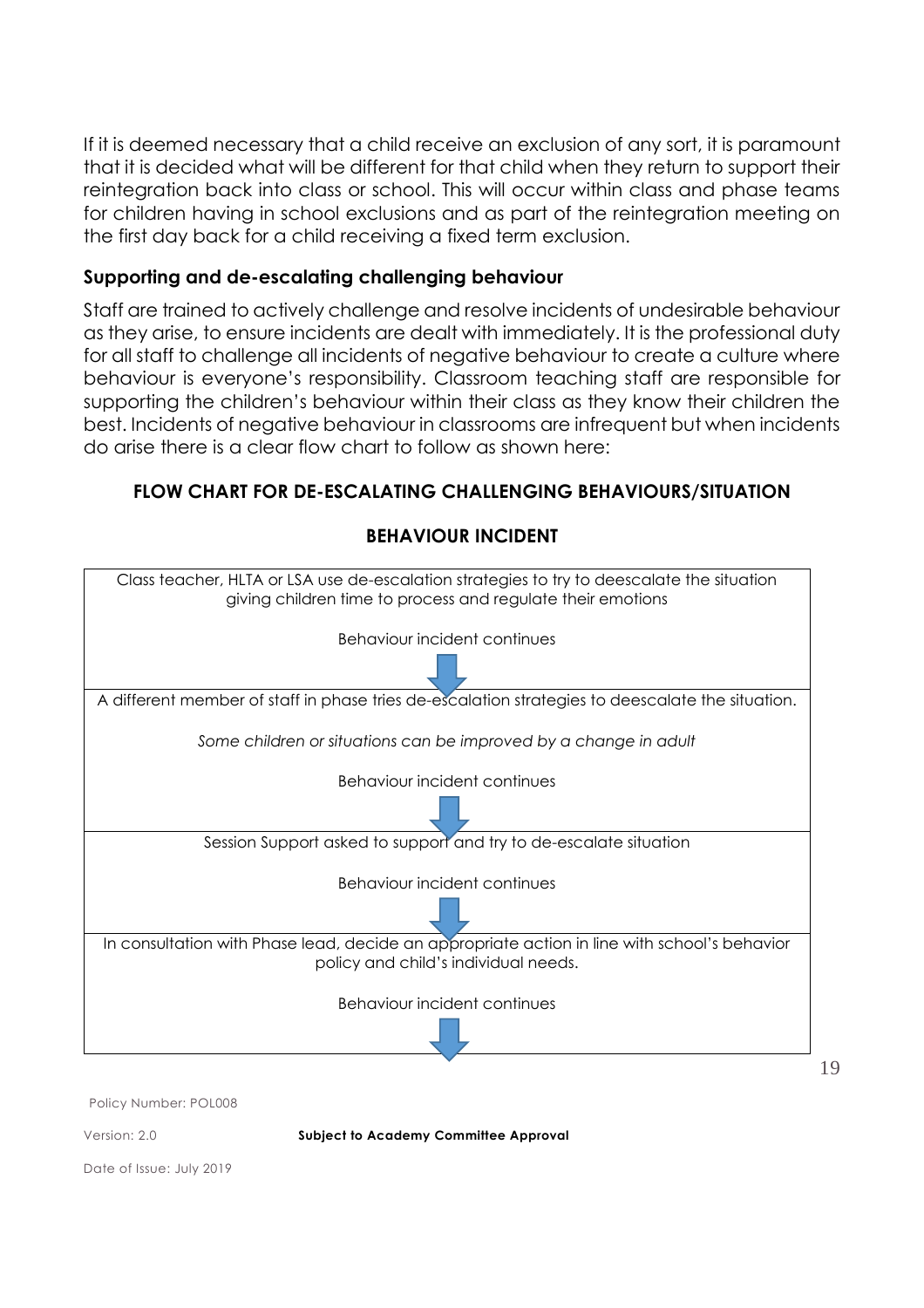Principal to support with dealing with the situation and decide an appropriate action in line with the school's behavior policy and child's individual needs

#### **Areas of school to support with de-escalation of behaviour**

Throughout school there are areas that can be used to support when a child needs some time to regulate their emotions or de-escalation of behaviour is required.

**Light Sensory Room – Dark Sensory Room - Hygge Room - Gaming Room - Forest Room – Sunflower Room – Cabinet of Curiosities – Narnia Room – Book Corridor** 

#### **ADD Risk Assessments**

#### **ADD Trauma Informed Attachment Aware Approach**

#### **Pupil transition**

To ensure a smooth transition to the next year, pupils have transition sessions with their new teacher(s). In addition, staff members hold transition meetings.

To ensure behaviour is continually monitored and the right support is in place, information related to pupil behaviour issues will be transferred to relevant staff at the end of the term or year to inform the next. Information on behaviour issues will also be shared with new settings for those pupils transferring to other schools.

Pupils in Y6 moving onto Secondary education will receive transition visits and information throughout the whole of the Spring and Summer terms in readiness for the next stage of their journey.

#### **Exclusions**

Permanent or fixed-term exclusion are possible sanctions for a breach of school policy. The school will follow government guidance on exclusions. The school aims to operate within the principles of fairness and natural justice.

Please refer to the school's Exclusions Policy for further details on exclusions, including the school's approach, procedures, and reviews.

20

Policy Number: POL008

Version: 2.0 **Subject to Academy Committee Approval**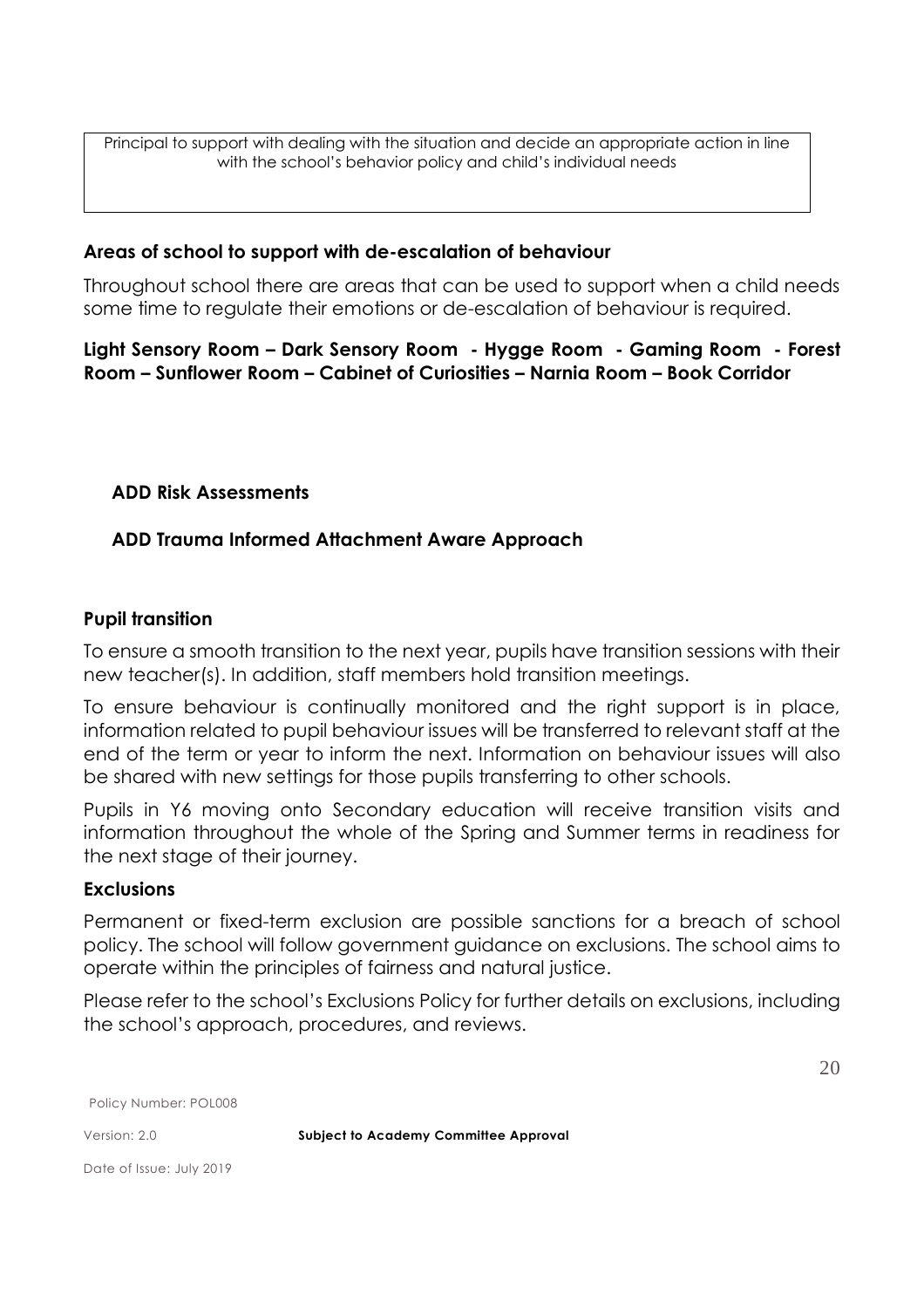## **Malicious allegations against staff**

Where a pupil or parent/carer makes an accusation against a member of staff and the accusation is shown to have been deliberately invented or malicious, the Principal will consider whether to take disciplinary action in accordance with this policy. Where such an allegation is made, appropriate support will be provided to the member of staff(s) affected.

## **Staff training**

Our staff are provided with training on managing behaviour, including proper use of restraint, as part of their induction process. Behaviour management will also form part of continuing professional development.

## **Bullying**

If bullying is suspected or reported, the incident will be dealt with immediately by the member of staff who has been approached and the school's Anti-bullying Policy will be followed.

## **Partnership with parents/carers**

Parents/carers are expected to sign the Home-School Agreement and are encouraged to work with the school to ensure that their children contribute to the maintenance of a safe and secure learning environment. Parents/carers are required to use their best endeavours to ensure that their children's behaviour does not prevent others from learning effectively.

Parents/carers are entitled to an explanation of actions taken by the school, particularly the application of sanctions and the treatment of anti-social behaviour.

## **Outside of school - We also expect**

- Good behaviour on the way to and from school.
- Positive behaviour, which does not threaten the health, safety or welfare of our pupils, staff, volunteers or members of the public.
- Reassurance to members of the public about school care and control over pupils in order to protect the reputation of the school.

The same behaviour expectations for pupils on the school premises apply to off-site behaviour.

## **Multi-agencies and external advice**

Policy Number: POL008

Version: 2.0 **Subject to Academy Committee Approval**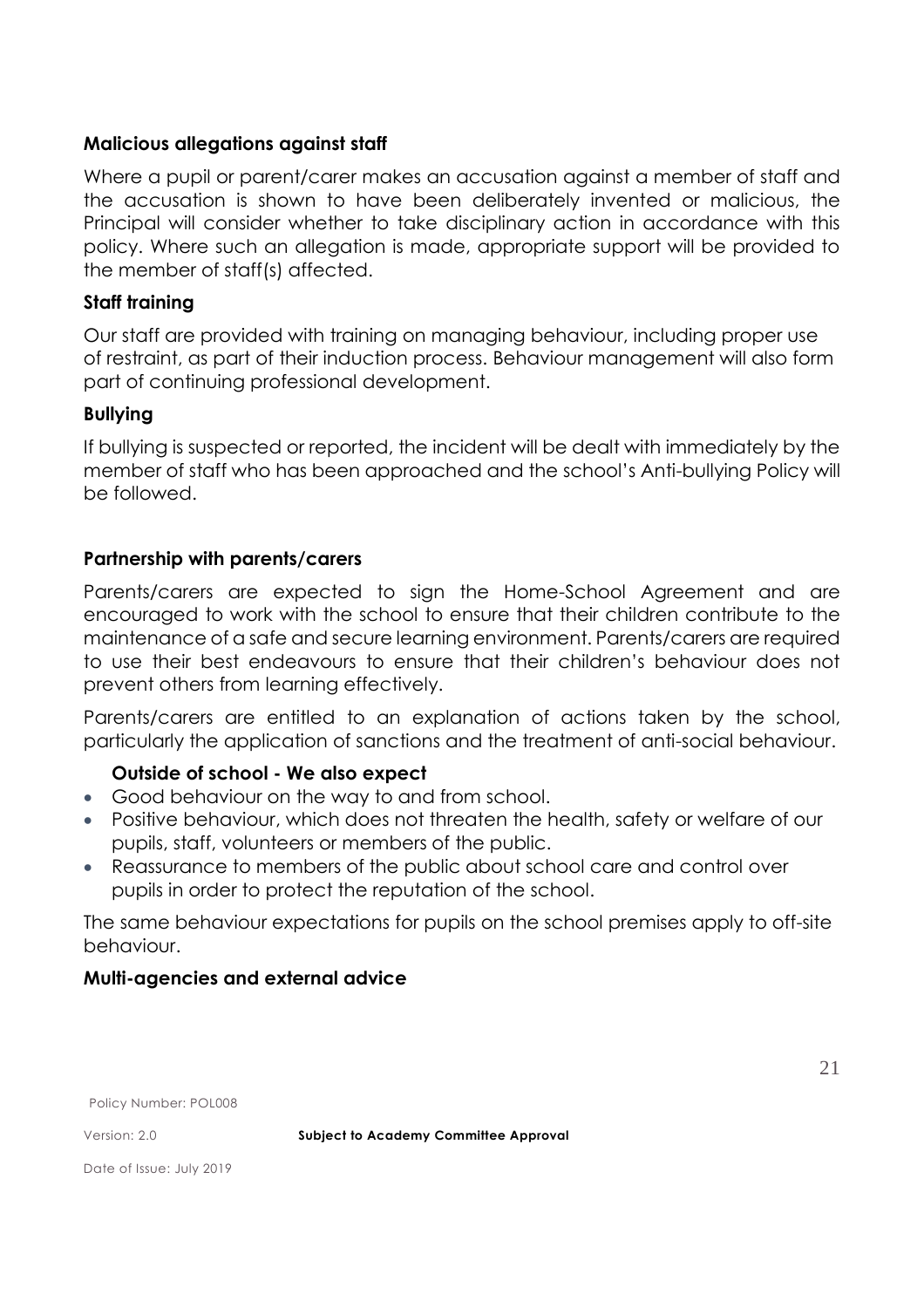Where it becomes clear that a child is having ongoing difficulties in managing their behaviour, there are a wide range of strategies which are used to support pupils, they include:

- behaviour charts to enable celebration of good behaviour
- increased communication between home and school
- support from the SEND and Inclusion Leaders, Family Support Worker, identified teaching assistants, teachers
- small group work or 1:1 support in self-esteem, emotional literacy.

## **Monitoring, evaluation and review**

The Principal will evaluate the impact of this policy by collecting and analysing data by year group, gender and ethnicity on:

- number and range of rewards for good behaviour each term
- sanctions including fixed-term and permanent exclusions number of, and analysis of behaviour
- number of detentions and analysis of behaviour
- instances of bullying and action taken.

Prior to any review of the policy, feedback will be sought from the Junior Leadership Team, pupils, staff and parents on the effectiveness of the policy.

This effectiveness of this policy will be reviewed at least once a year by the Education Advisory Committee Governing Body. The policy will be reviewed every year by the Trust.

Policy Number: POL008

Version: 2.0 **Subject to Academy Committee Approval**